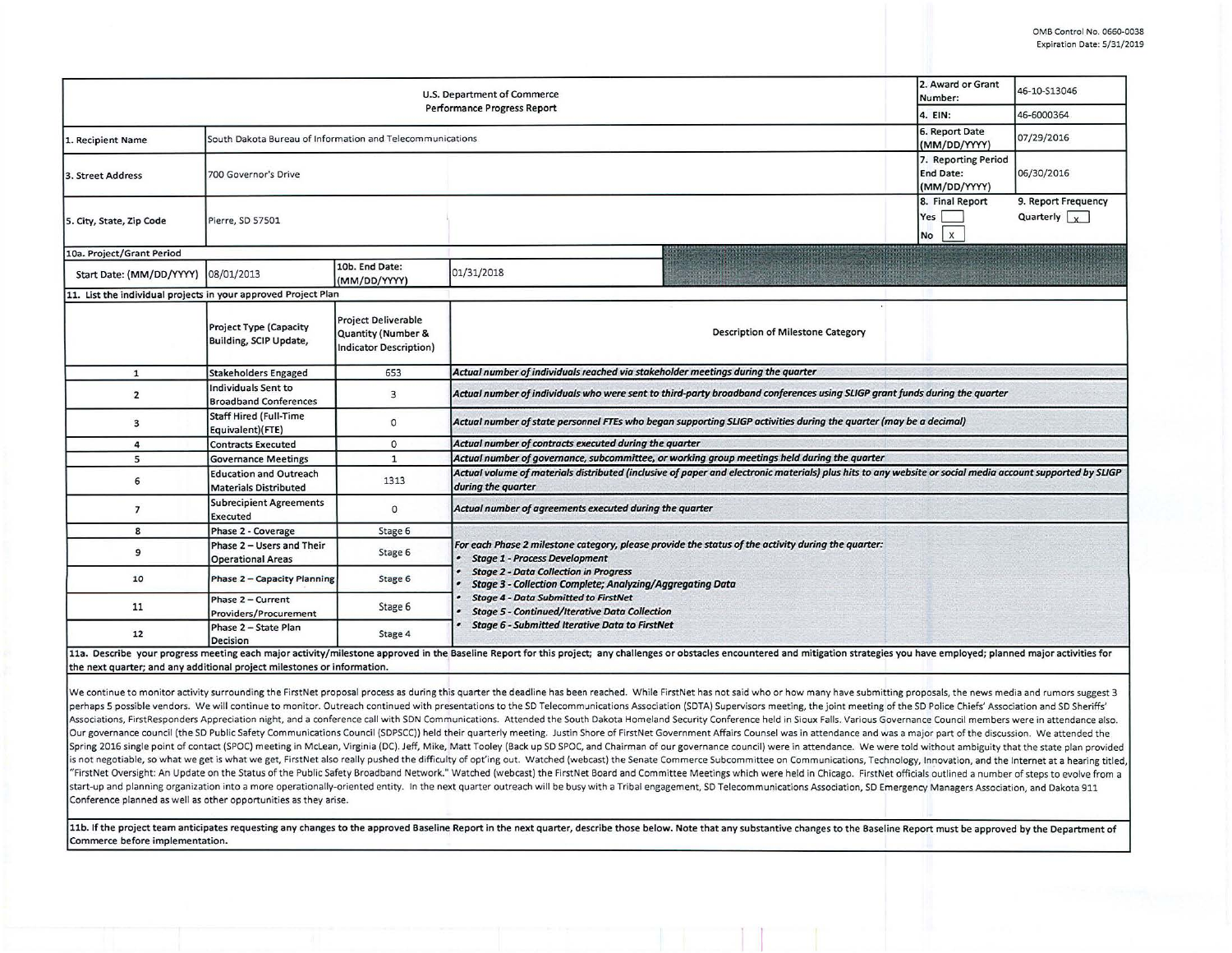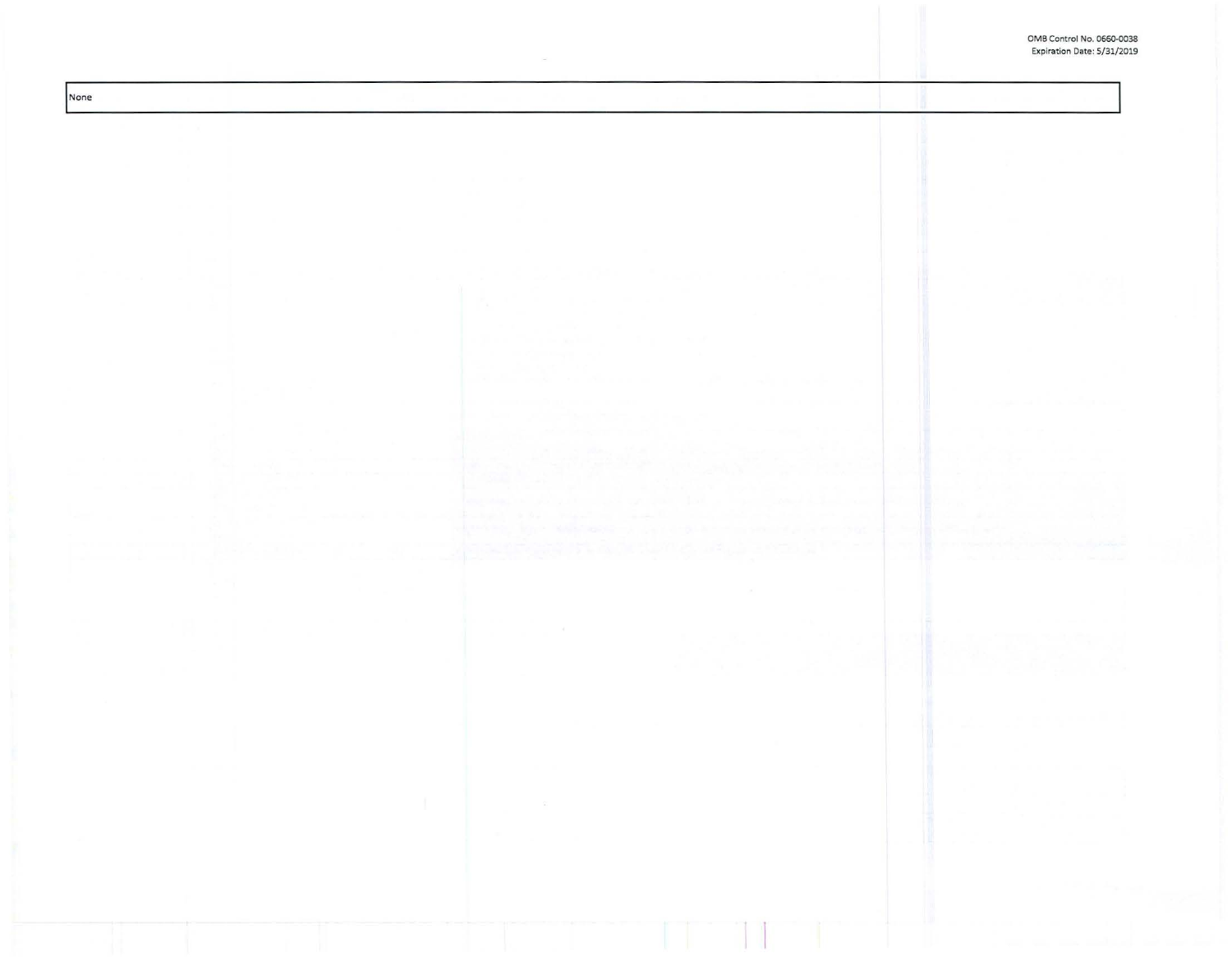**llc. Provide any othe r information that would be usefu l to NTIA as it assesses this project's progress.** 

FirstNet is requesting to visit with Metro First Responders and command level folks for the QPP/CTT. We feel that until there is something of value we need to be more considerate of their time and limit unnecessary meeting confirmed at the lack of interest (no one) in the request (during our governance meeting) for peopole to attend the QPP/CTT meeting.

11d. Describe any success stories or best practices you have identified. Please be as specific as possible.

FirstNet's standard response (Thus our response) for the first three years was "we will have answers when we are finished developing the RFP" and has since shifted to "we will have answers when we have a partner". Patience waiting game at this point.

**12. Personnel** 

12a. If the project is not fully staffed, describe how any lack of staffing may impact the project's time line and when the project will be fully staffed.

Our staffing is now at the level we expect for the balance of the project

|                                                 |      | 12b. Staffing Table - Please include all staff that have contributed time to the project. Please do not remove individuals from this table. |        |  |
|-------------------------------------------------|------|---------------------------------------------------------------------------------------------------------------------------------------------|--------|--|
| Job Title                                       | FTE% | Project (s) Assigned                                                                                                                        | Change |  |
| Statewide Project Coordinator                   | 20   | Provide oversight of all SLIGP project activities                                                                                           |        |  |
| Project Manager                                 | 100  | Provide daily support for the SLIGP process                                                                                                 |        |  |
| <b>Administrative Staffing</b><br>Assistance    | 10   | Provide administrative support for grant management                                                                                         |        |  |
| Radio System Chief Engineer                     |      | Provide engineering expertise and staffing for project                                                                                      |        |  |
| <b>Engineering Assistant</b>                    |      | Provide administrative support for grant management                                                                                         |        |  |
| Program Manager                                 |      | Provide administrative support for governance process                                                                                       |        |  |
| 13. Subcontracts (Vendors and/or Subrecipients) |      |                                                                                                                                             |        |  |

13a. Subcontracts Table - Include all subcontractors. The totals from this table must equal the "Subcontracts Total" in Question 14f.

| Name                                                              | <b>Subcontract Purpose</b>                                                                                                                                                                                              | Type<br>(Vendor/Subrec.) | RFP/RFQ Issued (Y/N) | Contract<br>Executed<br>(Y/N) | <b>Start Date</b> | <b>End Date</b> | <b>Total Federal Funds</b><br>Allocated | <b>Total Matching Funds</b><br>Allocated |
|-------------------------------------------------------------------|-------------------------------------------------------------------------------------------------------------------------------------------------------------------------------------------------------------------------|--------------------------|----------------------|-------------------------------|-------------------|-----------------|-----------------------------------------|------------------------------------------|
| Web Development Contractor                                        | Add Broadband information and associated SLIGP-<br>related survey tools to governance website and the<br>www.PSBN.sd.gov site.                                                                                          | Vendor                   | N                    | N                             | TBD               | TBD             | 51,000                                  | \$0                                      |
| <b>Regional Consultant</b>                                        | Align the SD plan with other states and look to utilize<br>regional resources                                                                                                                                           | Vendor                   | N                    | N                             | TBD               | TBD             | $\zeta$<br>180,000                      | \$0                                      |
| BIT Development and/or BIT<br>Social Media/Information<br>Officer | Help design materials (i.e. Infographics, brochures,<br>etc.). May also utilize some of their time to review<br>printed articles (newsletters, press releases, etc.)                                                    | Vendor                   | И                    | N                             | <b>TBD</b>        | <b>TBD</b>      | 30,000                                  | \$0                                      |
| <b>BIT GIS Expertise</b>                                          | Their expertise will be needed to sort through the data<br>provided by FirstNet for coverage baseline information Vendor<br>to help determine phase plans for the state plan.                                           |                          | N                    | N                             | TBD               | <b>TBD</b>      | 30,000                                  | \$0                                      |
| State Plan Contractor                                             | Help review and analyze the draft state plan for South<br>Dakota once received from FirstNet. Help determine<br>recommendations for opt-in/opt-out for Governor's<br>office based on the final State plan from FirstNet | Vendor                   | N                    | N                             | TBD               | <b>TBD</b>      | 140,000                                 | \$0                                      |
| Data Collection Contractor                                        | Help coordinate Phase 2 data and assist us in<br>coordinating a product to return to FirstNet. Cost<br>estimate based on "Statements of Work"proposals<br>from contractors                                              | Vendor                   | ${\sf N}$            | N                             | <b>TBD</b>        | <b>TBD</b>      | <sub>S</sub><br>120,000                 | \$0                                      |
| Phase 2 Tools                                                     | Certain expertise may be needed for Phase 2.<br>Specifically data collection may require special tools as<br>those requirements are developed and changed to<br>meet the needs of FirstNet.                             | Vendor                   | N                    | N                             | <b>TBD</b>        | <b>TBD</b>      | \$<br>60,000                            | \$25,440                                 |
|                                                                   | 13b. Describe any challenges encountered with vendors and/or subrecipients.                                                                                                                                             |                          |                      |                               |                   |                 |                                         |                                          |